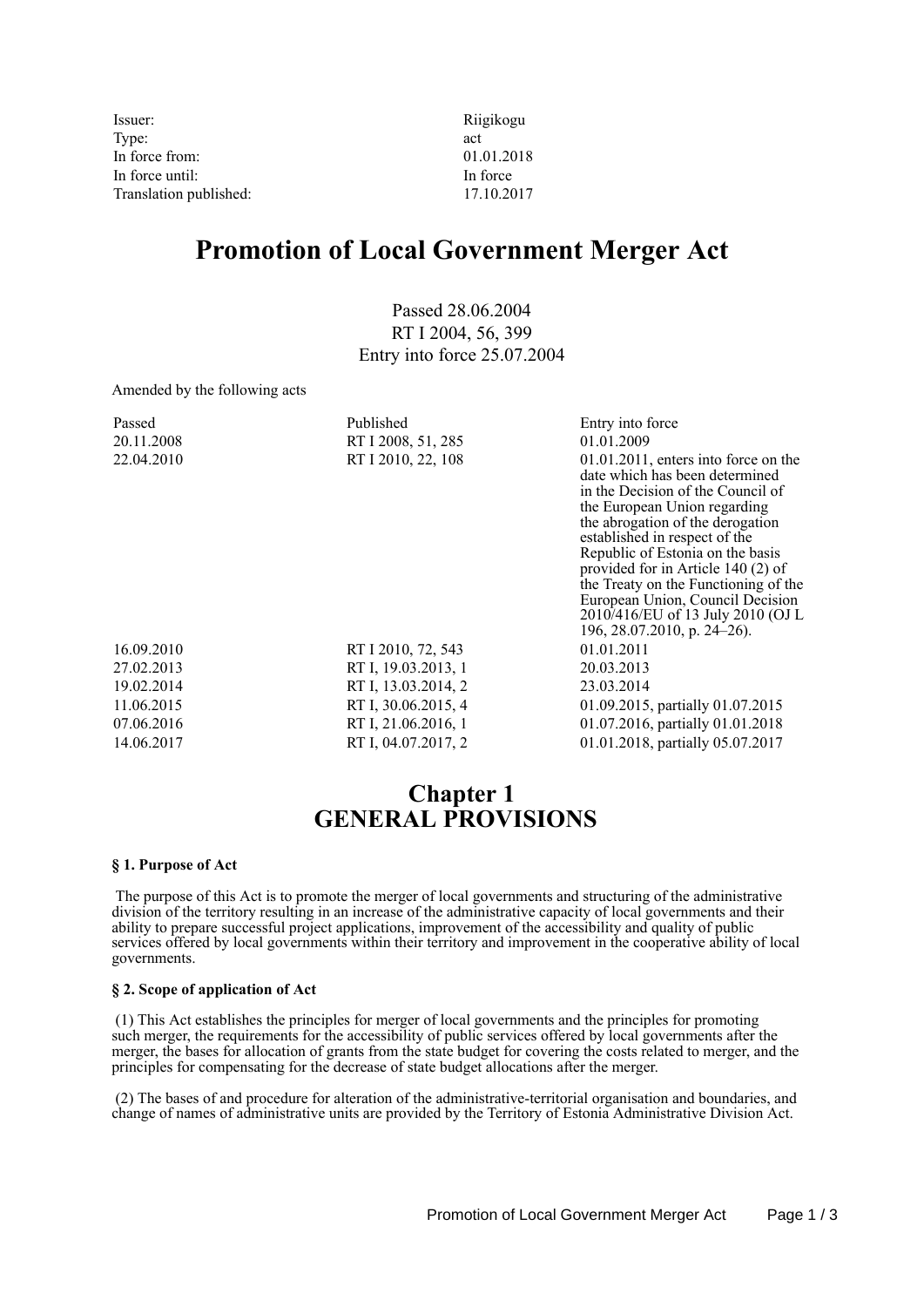#### **§ 3. Merger of local governments and transfer of territorial areas**

 (1) For the purposes of this Act, merger of local governments means the creation of a new administrative unit on the basis of two or more current local governments or the increase of one administrative unit as a result of uniting two or more local governments.

 (2) For the purposes of this Act, transfer of a territorial area means the inclusion of a part of the territory of a local government bordering a a local government participating in the merger into the composition of the local government participating in the merger. [RT I 2008, 51, 285 - entry into force 01.01.2009]

#### **§ 4. Guarantee of accessibility of public services**

 (1) A local government formed as the result of a merger shall guarantee accessibility and quality of public services to the residents of the rural municipality or city at a level at least equal to the level before the merger of the local governments.

 (2) The provision of public services shall be organised in all the settlement units where, before the merger, rural municipality or city governments were situated. [RT I 2008, 51, 285 - entry into force 01.01.2009]

(3) [Repealed - RT I 2008, 51, 285 - entry into force 01.01.2009]

### **Chapter 2 PROMOTION OF LOCAL GOVERNMENT MERGER**

**§ 5. Right of local governments to merge** [Repealed -RT I, 04.07.2017, 2 - entry into force 01.01.2018]

#### **§ 6. Grants allocated from state budget**

(1) [Repealed -RT I, 21.06.2016, 1 - entry into force 01.01.2018]

(2) [Repealed -RT I, 21.06.2016, 1 - entry into force 01.01.2018]

 (3) When granting the investment support from the state budget or structural funds, the merger of local governments shall be taken into consideration, if possible, as one additional and preferred circumstance for a grant, unless this contradicts the objectives of a measure. [RT I, 13.03.2014, 2 - entry into force 23.03.2014]

(4) [Repealed -RT I, 21.06.2016, 1 - entry into force 01.01.2018]

(5) [Repealed -RT I, 21.06.2016, 1 - entry into force 01.01.2018]

 (6) If the size of the grant per local authority formed as the result of a merger allocated from the state budget in the year following the year of the merger is smaller than the merged local authorities would have individually received in total in the year following the year of the merger under the valid terms and conditions of the allocation of grants, the decrease in the grant caused by the merger shall be compensated. The compensation calculated as a lump sum in the year following the year of the merger shall be added to the amount of the grant within eight years following the year of the merger. [RT I, 21.06.2016, 1 - entry into force 01.07.2016]

 (7) The mechanism of transfer of funds established by subsection (6) of this section shall not be applied if the grant calculated based on subsection (6) of this section allocated from the state budget decrease below 0.5 % of the total amount of the operating revenue of the budgets for the year of merger of the merging local authorities from which the case-by-case allocations from the state budget have been deducted. This subsection shall not apply with regard to the educational support specified in subsection 82 (3) of the Basic Schools and Upper Secondary Schools Act.

[RT I, 21.06.2016, 1 - entry into force 01.07.2016]

 (8) The provision of the compensation for the decrease in the grant caused by the merger, which is specified in subsection (6) of this section, shall cease if the provision of the corresponding grant from the state budget is ceased during the compensation period. [RT I, 21.06.2016, 1 - entry into force 01.07.2016]

 (9) If during the period of the provision of the compensation for the decrease in the grant caused by the merger a local authority created as a result of the merger does not comply with the conditions for the receipt of the grant and does not receive the grant some year, the compensation specified in subsection (6) of this section shall not be paid this year.

 $[RT\ I, 21.06.2016, 1 - entry into force 01.07.2016]$